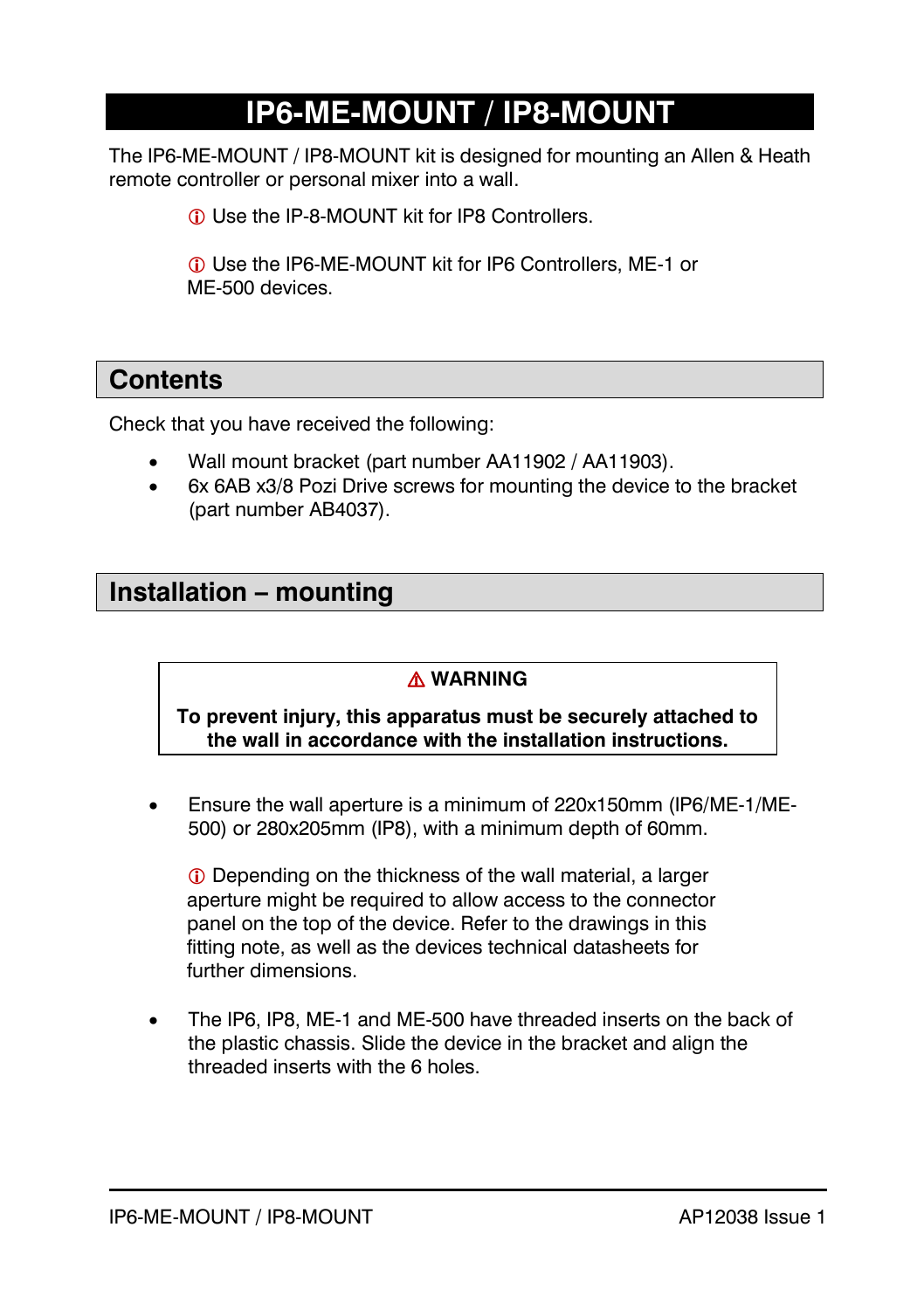

- Secure the unit to the bracket with the 6x 6AB x3/8 screws provided.
- Connect the cables and check for power and correct operation of the device.
- Insert the assembly in the wall, ensuring that the cables and connectors are not damaged and the cable bend radius is appropriate to the type of cable in use.
- Fix the assembly to the wall using the 4x 4.50mm holes in the corners of the bracket, and appropriate fixings or screws for the type of wall (not included).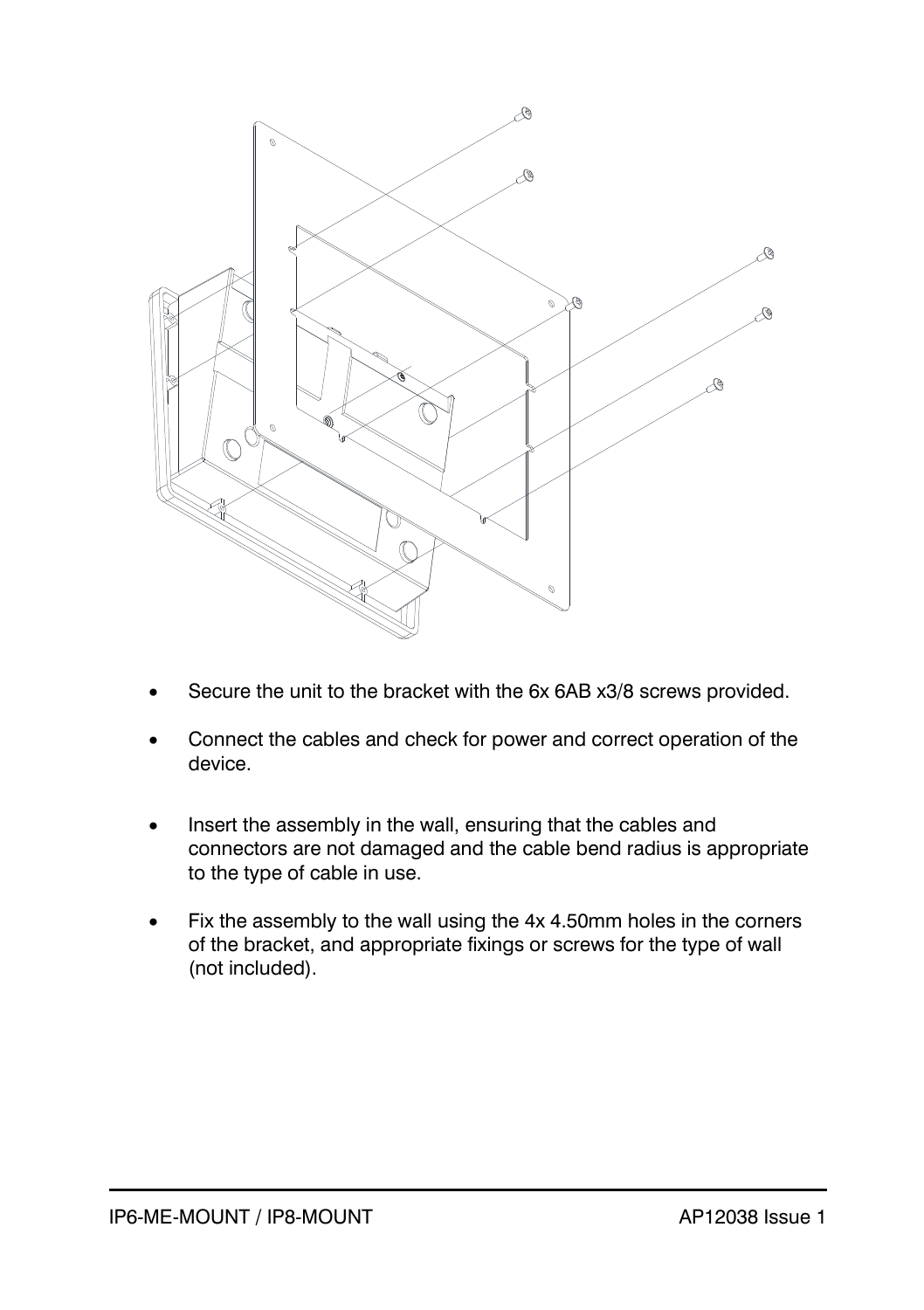## **IP8-MOUNT dimensions**